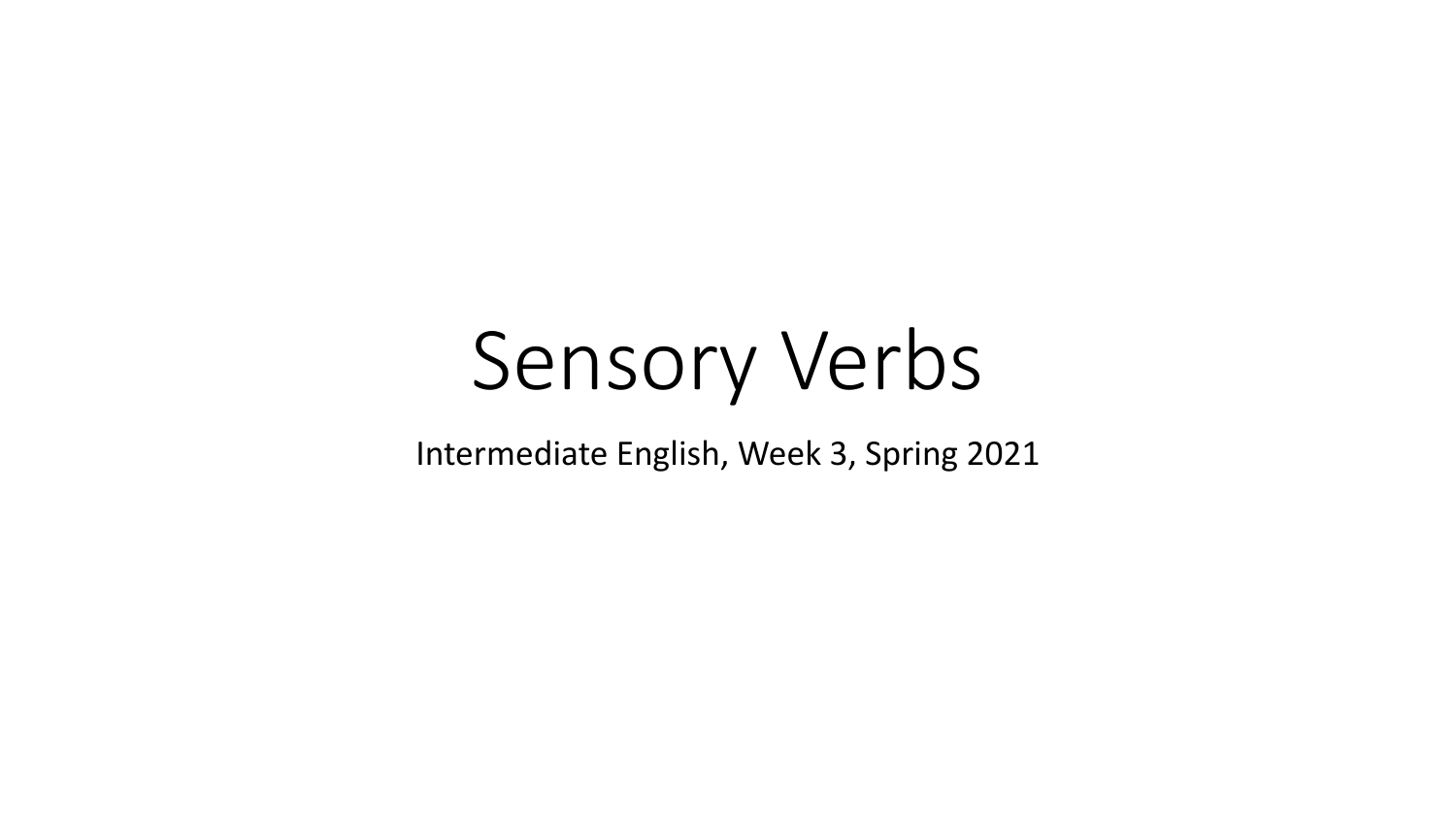#### The five senses

- People have five senses: seeing, hearing, taste, smell, and touch
- The senses use different parts of your body
	- Seeing eyes
	- Hearing ears
	- Taste mouth
	- Smell nose
	- Touch hands, feet, etc.
- We use certain verbs to describe these senses. They are *sensory verbs*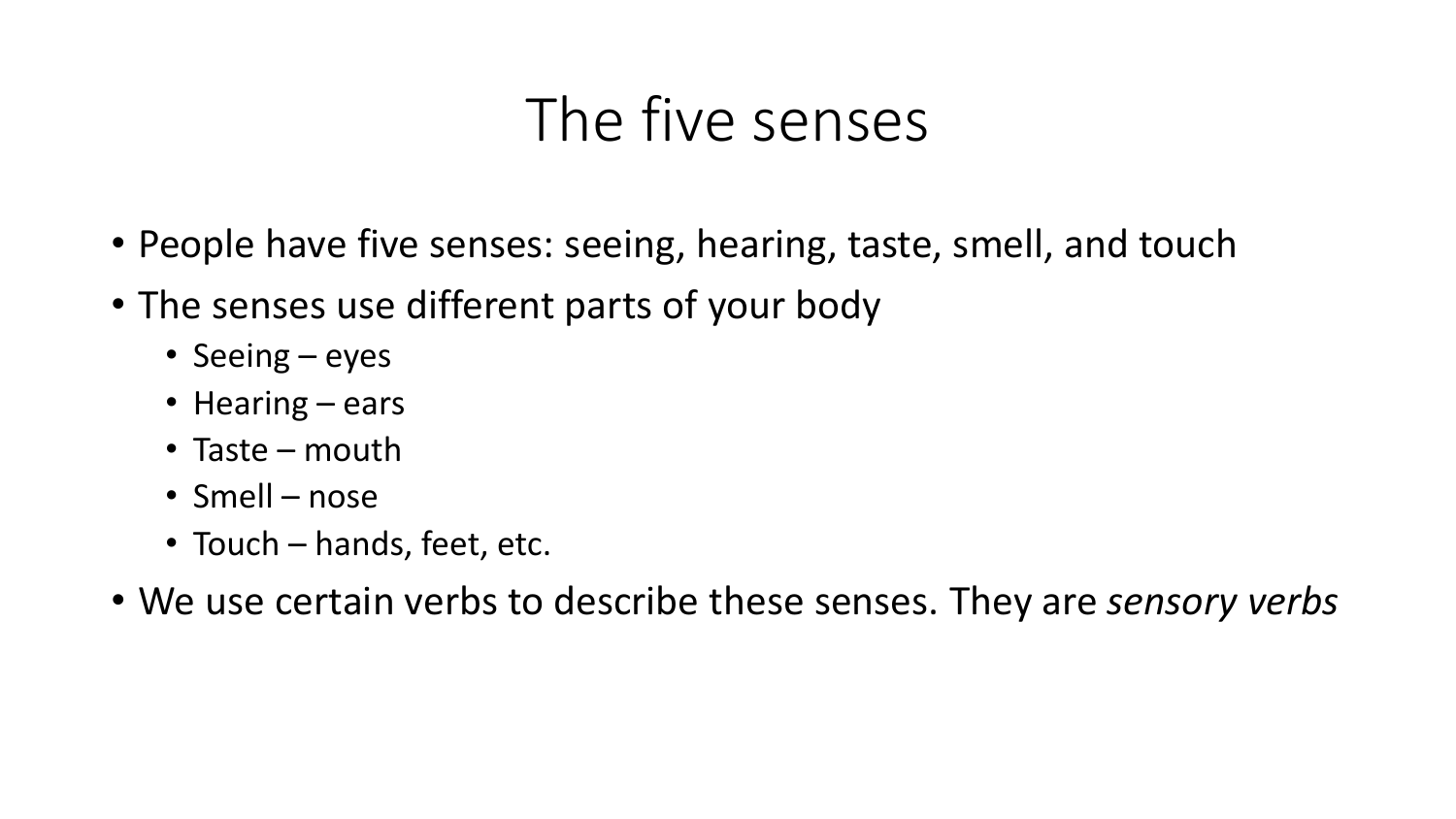# Verbs for seeing

- *See*  something is in your sight, you see it with your eyes
	- Turn left and you will see my house.
- *Watch* you look at something closely, usually for a longer time
	- We watched TV for two hours last night.
- *Look –* can be an action or state (description)
	- Action look at something (on purpose) with your eyes
		- The doctor looked inside my ears with a small light.
	- Stative say what something looks like
		- That bridge looks old and unsafe.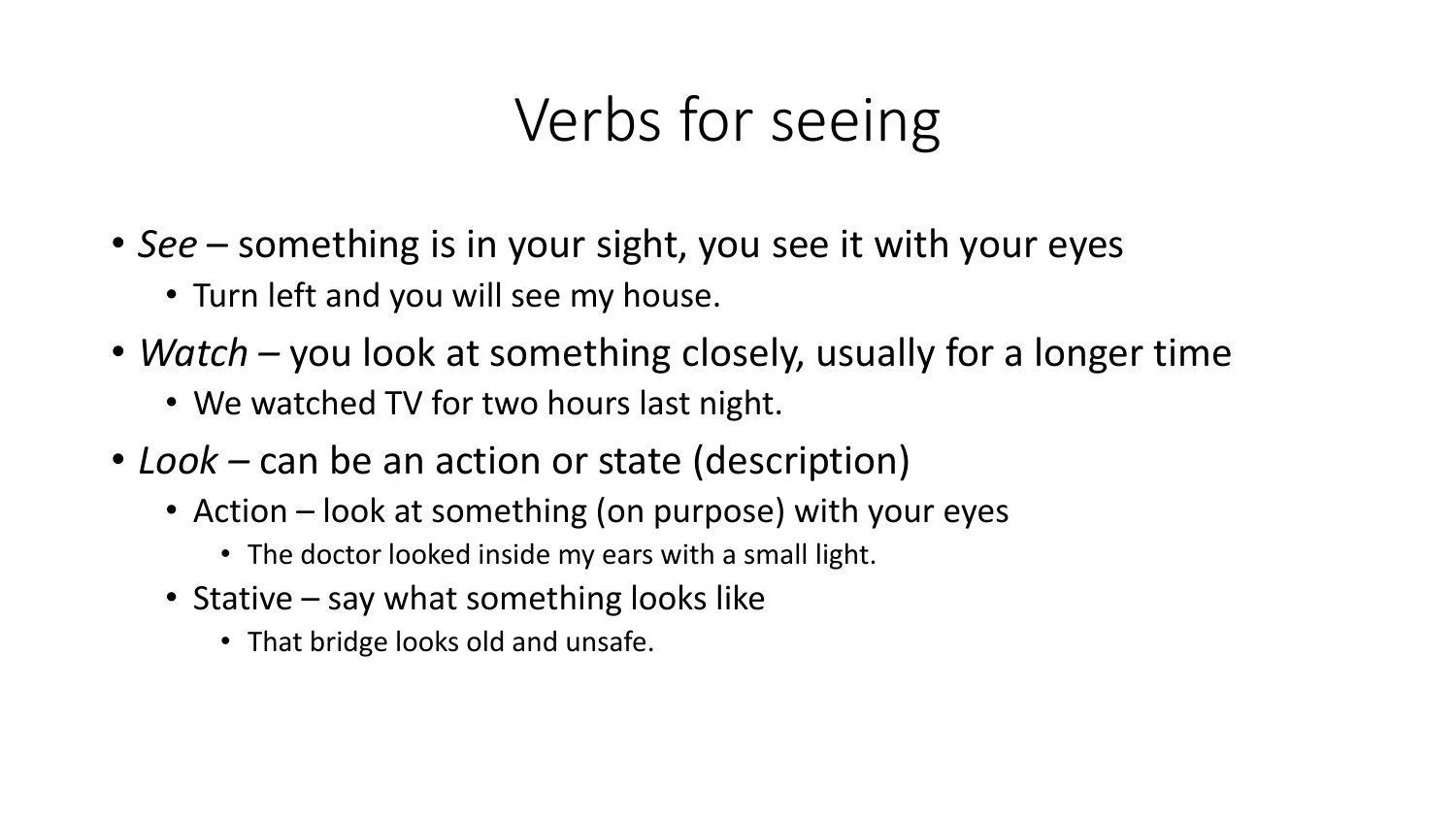# Verbs for hearing

- *Hear* something you hear with your ears
	- I can hear the birds singing outside in the garden.
- *Listen* actively hearing something or paying attention to it
	- You should listen to the teacher when she talks
- *Sound* can be for an action or state, but usually is stative (describes)
	- The fire alarm sounded, so we left the building. (*this use is not common*)
	- Classical music sounds calm and relaxing.
	- The wind sounds like someone crying.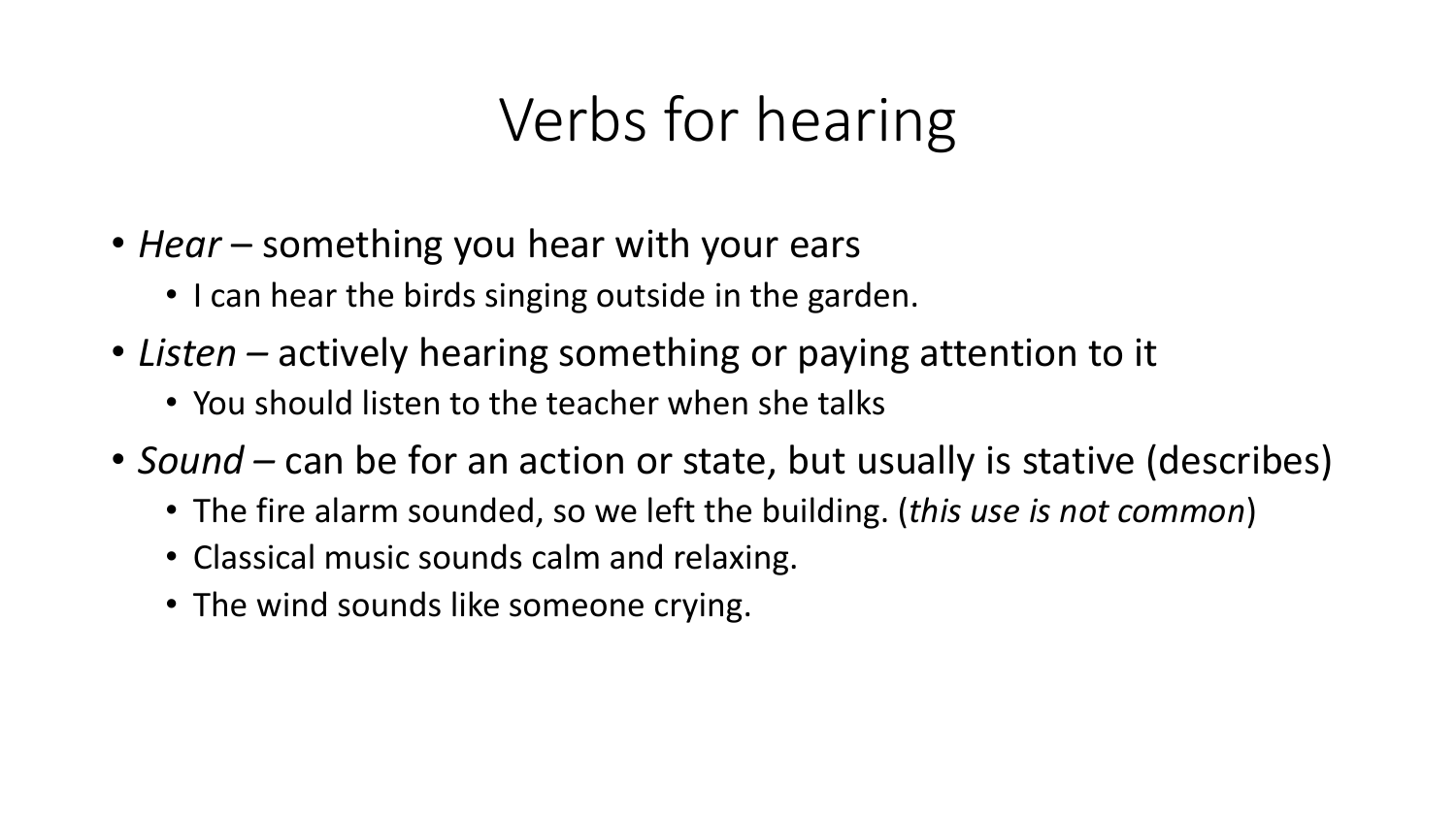## Verbs for taste

- *Taste* can be an active verb or a stative verb
- Action to try a little of a food or drink
	- I didn't recognize that fruit, so I tasted it.
- Stative the flavor of something when it is eaten
	- That chocolate cake tasted delicious!
	- I don't like this tea. It tastes like grass.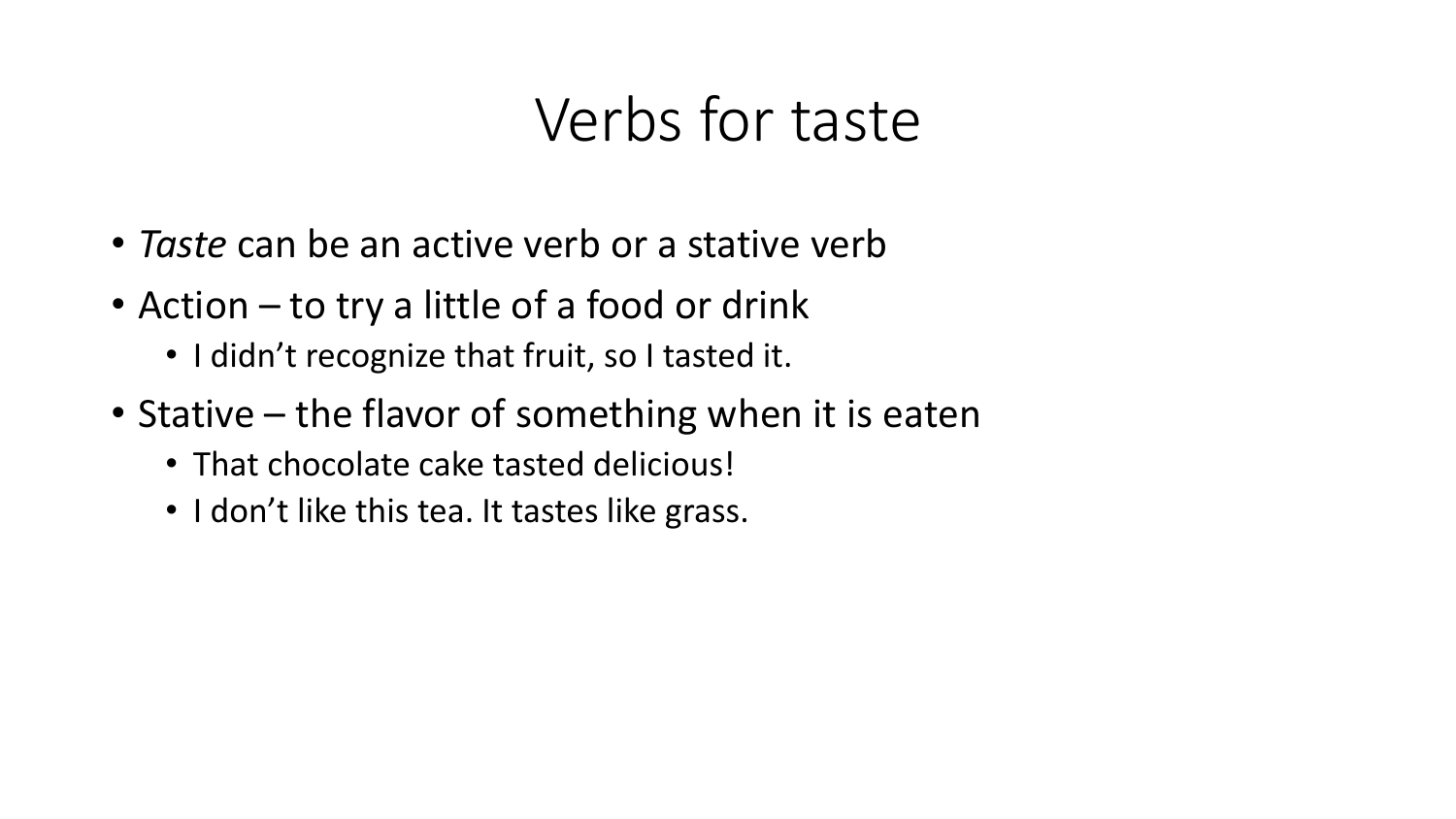## Verbs for smell

- The verb *smell* can also be for an action or a state
- Action someone smells something with their nose
	- My dog always smells the trees and grass.
- State tells us information about the smell of something
	- Your garbage smells bad. You should take it outside.
	- The house smells like chocolate. Did you bake cookies today?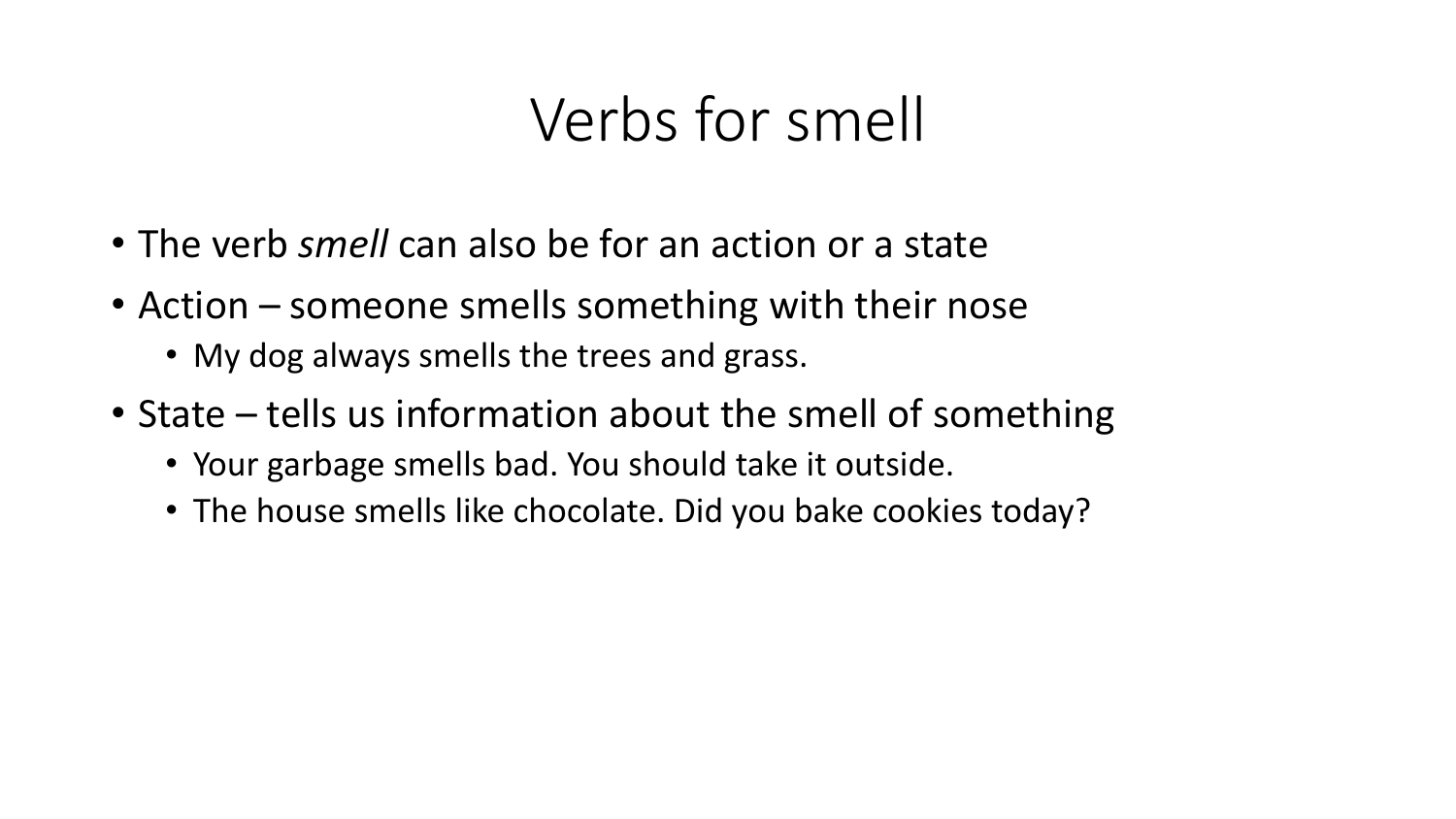### Verbs for touch

- *Touch* an active verb, using part of the body
	- The cat looked friendly, so I touched it.
	- Don't touch the stove! It's hot!
- *Feel* can be an action or a state, for objects or emotions
	- Action: She felt the stone walls of the house.
	- State: This pillow feels like a cloud. (object)
	- State: I feel so tired today. (emotion)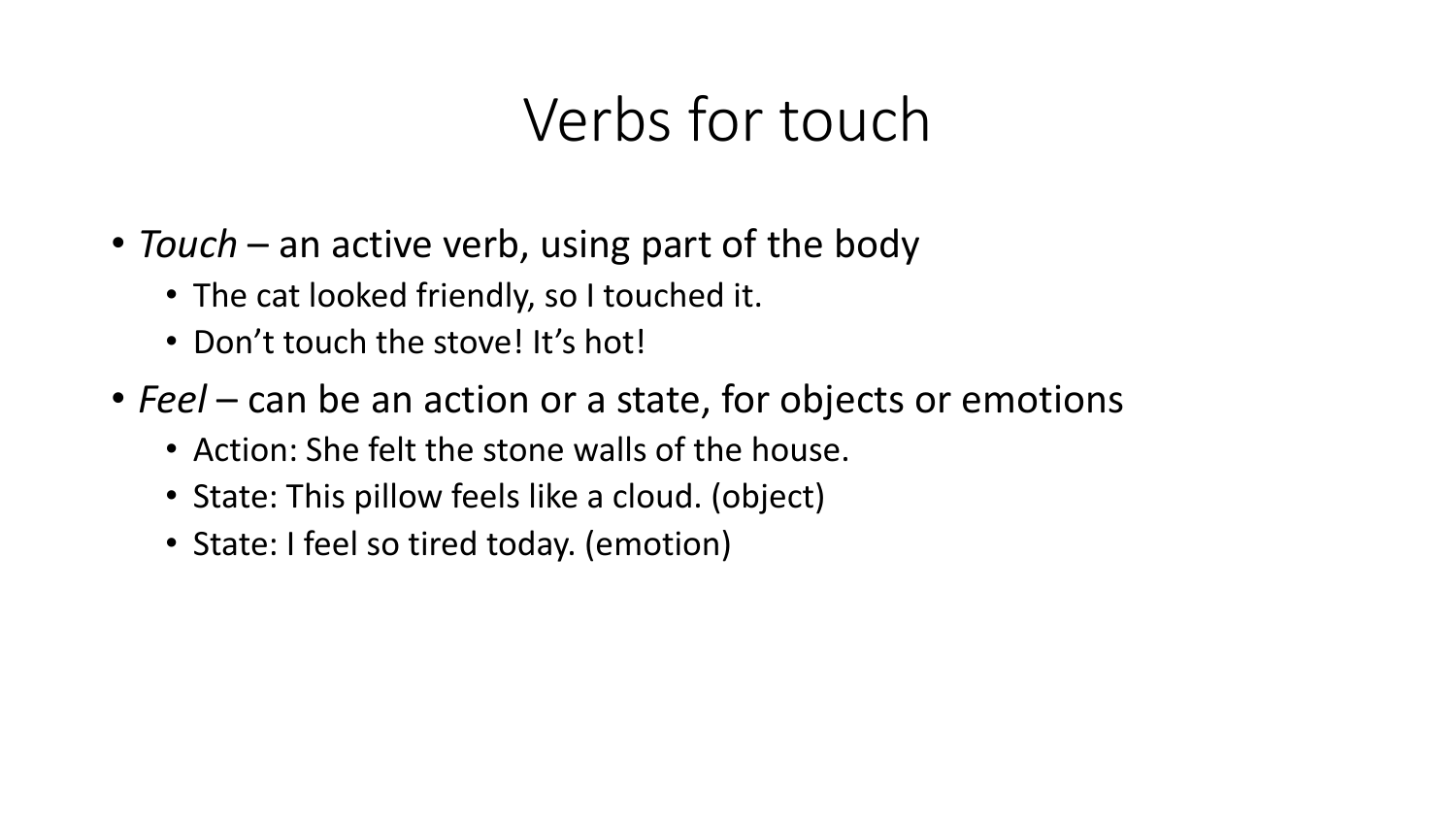# Stative (description) verbs

- Like we just saw, *look*, *sound*, *taste*, *smell*, and *feel* can be used for actions or descriptions
- When we use them to describe something, they are *stative verbs*. They describe something that does not easily change
- Most of the time, we use them with an adjective or a simile (like + noun)
	- The plants look sick.
	- This shampoo smells awful.
	- The thunder sounds like a drum.
	- This flavor of ice cream tastes like coffee.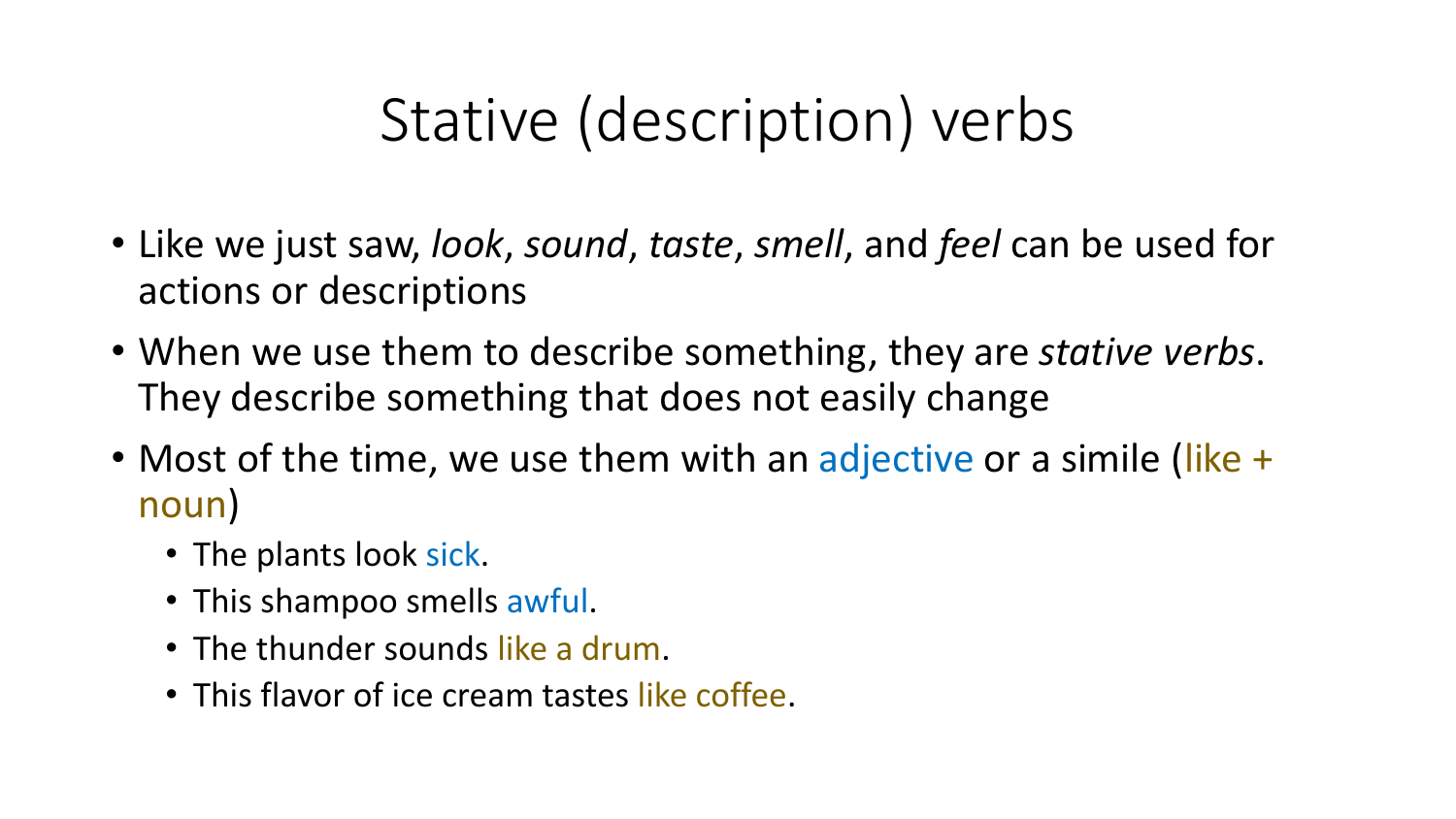#### Action or state?

- 1. The boy smelled the flowers in the garden. Active
- 2. The salad dressing tasted horrible. **Stative**
- 3. She felt the dog's fur with her hand. Active
- 4. We looked under the bed, but the cat wasn't there. Active
- 5. The train sounded like thunder. **Stative**
- 6. The chef tasted the sauce to make sure it was perfect. Active

**Stative** 

- 7. This perfume smells like roses and lilacs. **Stative**
- 8. His new car looks really ugly.